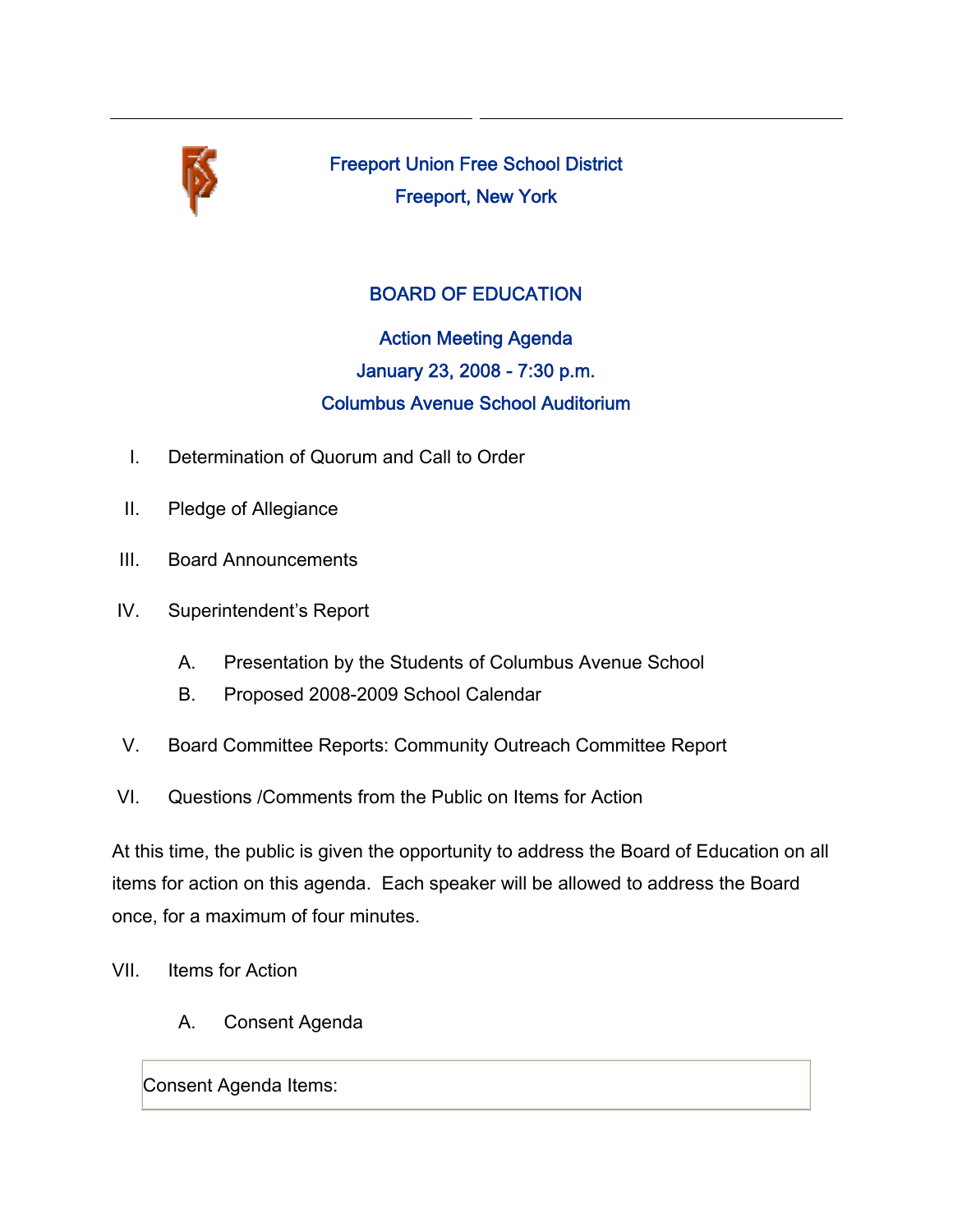BE IT RESOLVED that the Board of Education of the Freeport Union Free School District hereby approves the following items; a; b (I, 2, 3, 4, 5); c (1)).

1. Consent - Approve

Acceptance of the Minutes

December 3, 2007; December 5, 2007; December 19, 2007

2. Consent - Approve

#### Personnel Action

- 3. Request for Leave of Absence
- 4. Change of Status
- 5. Resignation of Staff
- 6. Appointment of Staff
- 7. Appointment of Supervisory and Co-Curricular
- 8. Appointments
- 3. Consent Approve

#### **Education**

4. Acceptance of the Minutes from the Committees on Special Education and Preschool Special Education

November 7, 2007; November 13, 2007; November 26, 2007; November 27, 2007; December 5, 2007; December 6, 2007; December 12, 2007; December 13, 2007; December 18, 2007; December 19, 2007; December 20, 2007; January 4, 2008; January 7, 2008; January 8, 2008; January 9, 2008; January 10, 2008; January 11, 2008.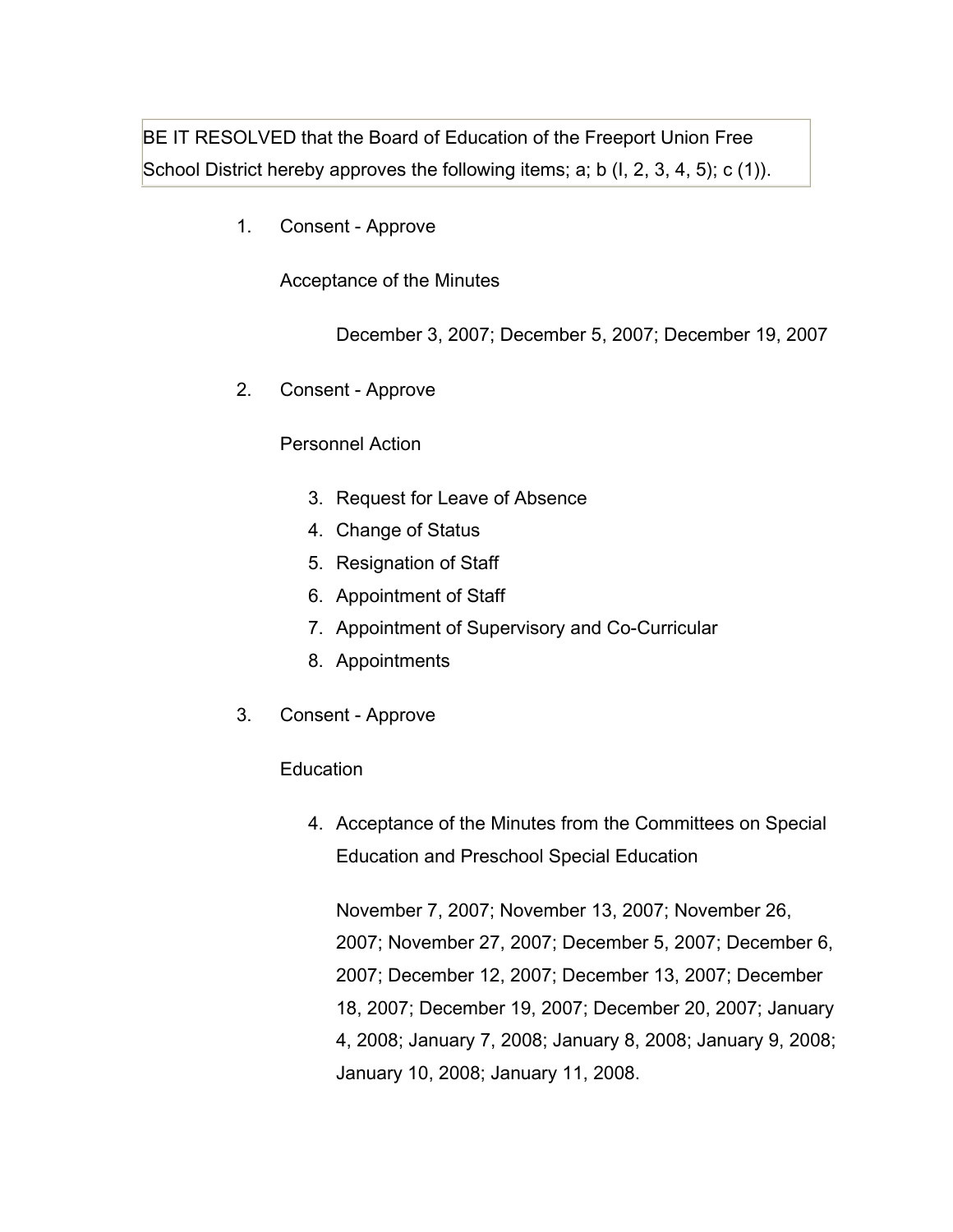- X. Other Items for Action
	- A. Finance
		- 0. Acceptance of a Bid for Acid Waste Piping Reconstruction
		- 1. Budget Transfer
		- 2. Resolution for the Disposal of District Vehicles
	- B. Education
		- 0. Acceptance of a Scholarship
		- 1. Adoption of the 2008-2009 School Calendar
		- 2. Establishment of the Annual Meeting

#### XI. Other Reports to the Board

- . Calendar of Events January 23, 2008 through February 13, 2008
- A. FHS Funds Report December 31, 2007
- B. Treasurers Report November 30, 2007
- C. Atkinson Funds Report November 30, 2007
- XII. Questions /Comments from the Public on Other Topics

At this time, the public is given the opportunity to address the Board of Education on any other topics. Each speaker will be allowed to address the Board once, for a maximum of four minutes

- XII. Board Comments
- XIII. Superintendent Comments
- XIV. Adjournment
- XV. Next Meeting